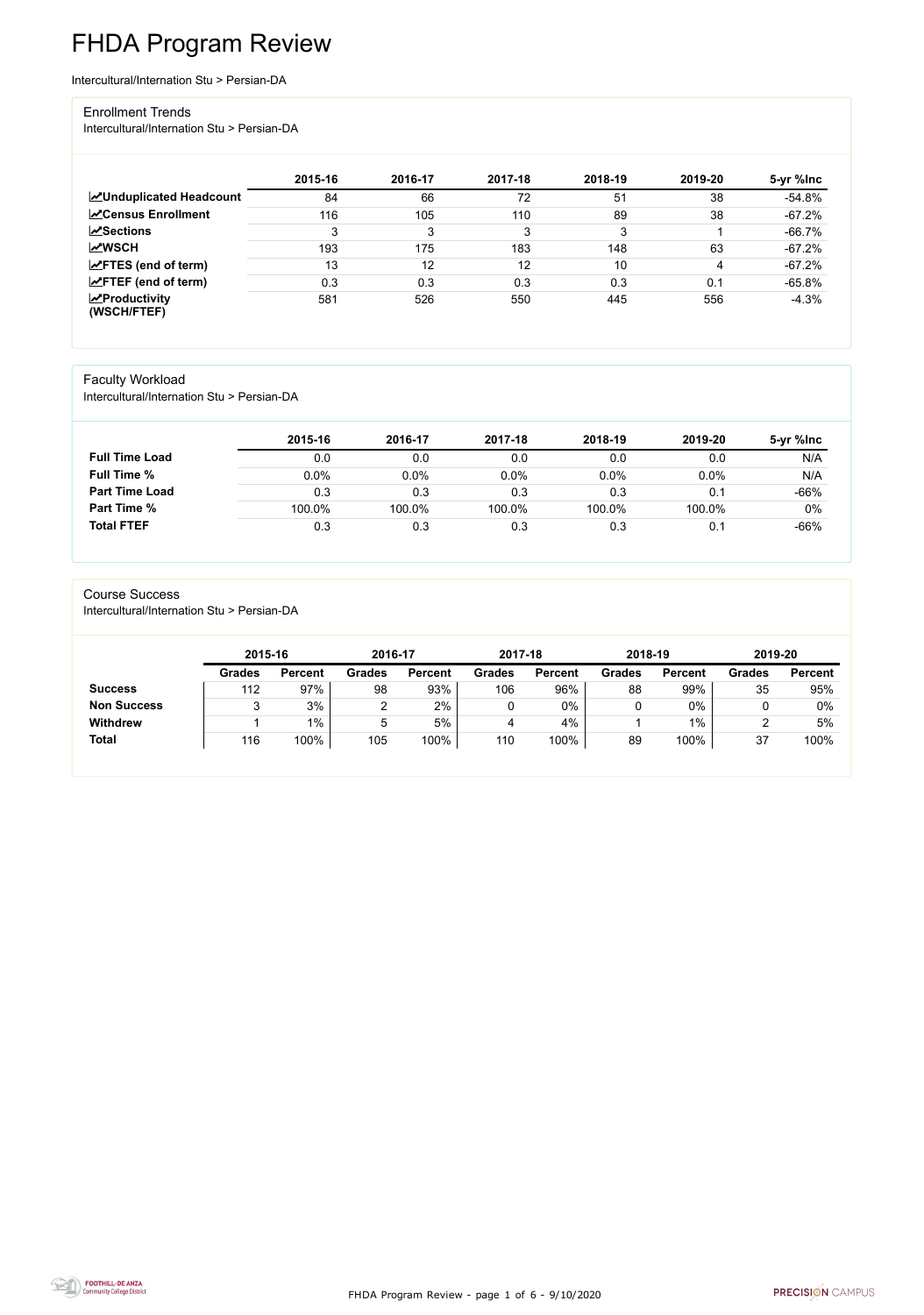FHDA Program Review - page 2 of 6 - 9/10/2020



## Course Success for African American, Latinx, and Filipinx Students

## Course Success for Asian, Native American, Pacific Islander, White, and Decline to State Students

|                    | 2015-16       |                | 2016-17       |                | 2017-18       |                | 2018-19       |                | 2019-20       |                |
|--------------------|---------------|----------------|---------------|----------------|---------------|----------------|---------------|----------------|---------------|----------------|
|                    | <b>Grades</b> | <b>Percent</b> | <b>Grades</b> | <b>Percent</b> | <b>Grades</b> | <b>Percent</b> | <b>Grades</b> | <b>Percent</b> | <b>Grades</b> | <b>Percent</b> |
| <b>Success</b>     |               | 92%            | 15            | 88%            | 8             | 80%            |               | 100%           |               | 100%           |
| <b>Non Success</b> |               | $0\%$          |               | $0\%$          |               | 0%             |               | 0%             |               | 0%             |
| <b>Withdrew</b>    |               | 8%             |               | 12%            |               | 20%            |               | 0%             |               | 0%             |
| <b>Total</b>       | 12            | 100%           |               | 100%           | 10            | 100%           |               | 100%           |               | 100%           |

|                    | 2015-16       |                | 2016-17       |                | 2017-18       |                | 2018-19       |                | 2019-20       |                |
|--------------------|---------------|----------------|---------------|----------------|---------------|----------------|---------------|----------------|---------------|----------------|
|                    | <b>Grades</b> | <b>Percent</b> | <b>Grades</b> | <b>Percent</b> | <b>Grades</b> | <b>Percent</b> | <b>Grades</b> | <b>Percent</b> | <b>Grades</b> | <b>Percent</b> |
| <b>Success</b>     | 101           | 97%            | 83            | 94%            | 98            | 98%            | 81            | 99%            | 31            | 94%            |
| <b>Non Success</b> |               | 3%             |               | 2%             |               | $0\%$          |               | 0%             |               | $0\%$          |
| <b>Withdrew</b>    |               | $0\%$          |               | 3%             |               | 2%             |               | $1\%$          |               | 6%             |
| <b>Total</b>       | 104           | 100%           | 88            | 100%           | 100           | 100%           | 82            | 100%           | 33            | 100%           |
|                    |               |                |               |                |               |                |               |                |               |                |

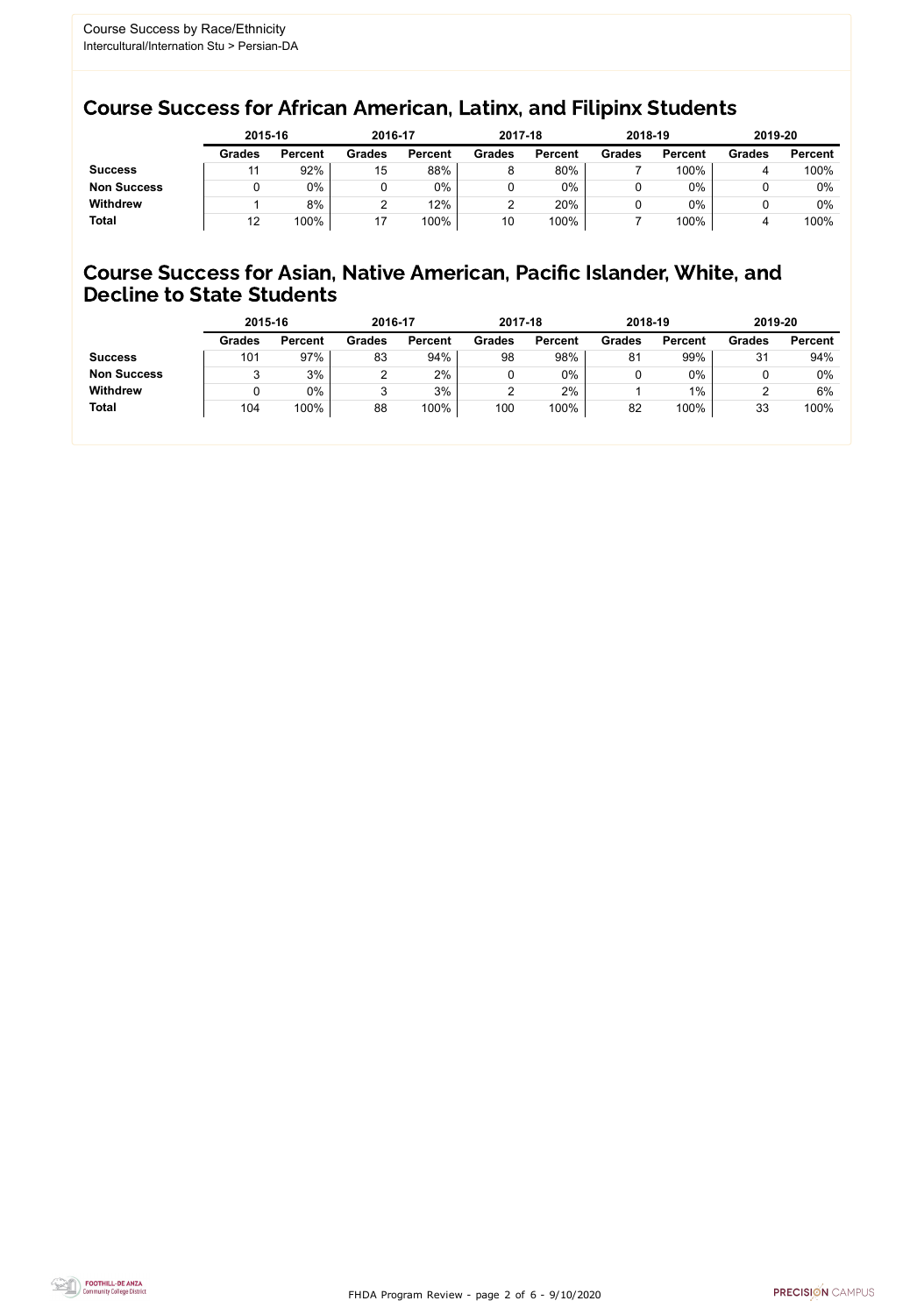FHDA Program Review - page 3 of 6 - 9/10/2020



Some courses may continue to be listed but no longer have data due to renumbering or because the course was not offered in the past five years.



## by Gender

|               | 2015-16 |                |     | 2016-17        |     | 2017-18        |     | 2018-19        |     | 2019-20        |  |
|---------------|---------|----------------|-----|----------------|-----|----------------|-----|----------------|-----|----------------|--|
|               | Enr     | <b>Percent</b> | Enr | <b>Percent</b> | Enr | <b>Percent</b> | Enr | <b>Percent</b> | Enr | <b>Percent</b> |  |
| <b>Female</b> | 57      | 49%            | 52  | 50%            | 65  | 59%            | 53  | 60%            | 18  | 47%            |  |
| <b>Male</b>   | 59      | 51%            | 53  | 50%            | 45  | 41%            | 36  | 40%            | 20  | 53%            |  |
| <b>Total</b>  | 116     | 100%           | 105 | 100%           | 110 | 100%           | 89  | 100%           | 38  | 100%           |  |

## by Ethnicity

|                         |     | 2015-16        |     | 2016-17        |     | 2017-18        | 2018-19        |                | 2019-20 |                |
|-------------------------|-----|----------------|-----|----------------|-----|----------------|----------------|----------------|---------|----------------|
|                         | Enr | <b>Percent</b> | Enr | <b>Percent</b> | Enr | <b>Percent</b> | Enr            | <b>Percent</b> | Enr     | <b>Percent</b> |
| <b>African American</b> | 3   | 3%             | 3   | 3%             | 0   | $0\%$          | $\overline{2}$ | 2%             |         | $0\%$          |
| Asian                   | 13  | 11%            | 12  | 11%            | 10  | 9%             | 9              | 10%            | 8       | 21%            |
| <b>Filipinx</b>         | 0   | $0\%$          | 6   | 6%             |     | $1\%$          |                | $1\%$          |         | $0\%$          |
| Latinx                  | 9   | 8%             | 8   | 8%             | 9   | 8%             | 4              | 4%             | 5       | 13%            |
| <b>Pacific Islander</b> | 0   | $0\%$          | 0   | $0\%$          | 2   | 2%             | 3              | 3%             |         | $0\%$          |
| White                   | 87  | 75%            | 76  | 72%            | 88  | 80%            | 69             | 78%            | 23      | 61%            |
| <b>Decline to State</b> | 4   | 3%             | 0   | $0\%$          | 0   | $0\%$          |                | $1\%$          | ◠       | 5%             |
| <b>Total</b>            | 116 | 100%           | 105 | 100%           | 110 | 100%           | 89             | 100%           | 38      | 100%           |

## by Age

|              | 2015-16 |                |     | 2016-17        |     | 2017-18        | 2018-19 |                | 2019-20 |                |
|--------------|---------|----------------|-----|----------------|-----|----------------|---------|----------------|---------|----------------|
|              | Enr     | <b>Percent</b> | Enr | <b>Percent</b> | Enr | <b>Percent</b> | Enr     | <b>Percent</b> | Enr     | <b>Percent</b> |
| 19 or less   | 23      | 20%            | 29  | 28%            | 21  | 19%            | 18      | 20%            |         | 29%            |
| $20 - 24$    | 47      | 41%            | 49  | 47%            | 42  | 38%            | 39      | 44%            | 17      | 45%            |
| 25-39        | 29      | 25%            | 20  | 19%            | 27  | 25%            | 20      | 22%            |         | 18%            |
| $40 +$       |         | 15%            |     | 7%             | 20  | 18%            | 12      | 13%            |         | 8%             |
| <b>Total</b> | 116     | 100%           | 105 | 100%           | 110 | 100%           | 89      | 100%           | 38      | 100%           |

## by Education Level

|                           | 2015-16 |                |     | 2016-17        |     | 2017-18        | 2018-19 |                | 2019-20 |                |
|---------------------------|---------|----------------|-----|----------------|-----|----------------|---------|----------------|---------|----------------|
|                           | Enr     | <b>Percent</b> | Enr | <b>Percent</b> | Enr | <b>Percent</b> | Enr     | <b>Percent</b> | Enr     | <b>Percent</b> |
| <b>Bachelor or higher</b> | 11      | 9%             | 10  | 10%            | 20  | 18%            | 15      | 17%            | 6       | 16%            |
| <b>Associate</b>          |         | $1\%$          |     | 1%             | ◠   | 2%             |         | $1\%$          | 0       | 0%             |
| <b>HS/Equivalent</b>      | 89      | 77%            | 82  | 78%            | 77  | 70%            | 63      | 71%            | 25      | 66%            |
| <b>All Other</b>          | 15      | 13%            | 12  | 11%            |     | 10%            | 10      | 11%            |         | 18%            |
| <b>Total</b>              | 116     | 100%           | 105 | 100%           | 110 | 100%           | 89      | 100%           | 38      | 100%           |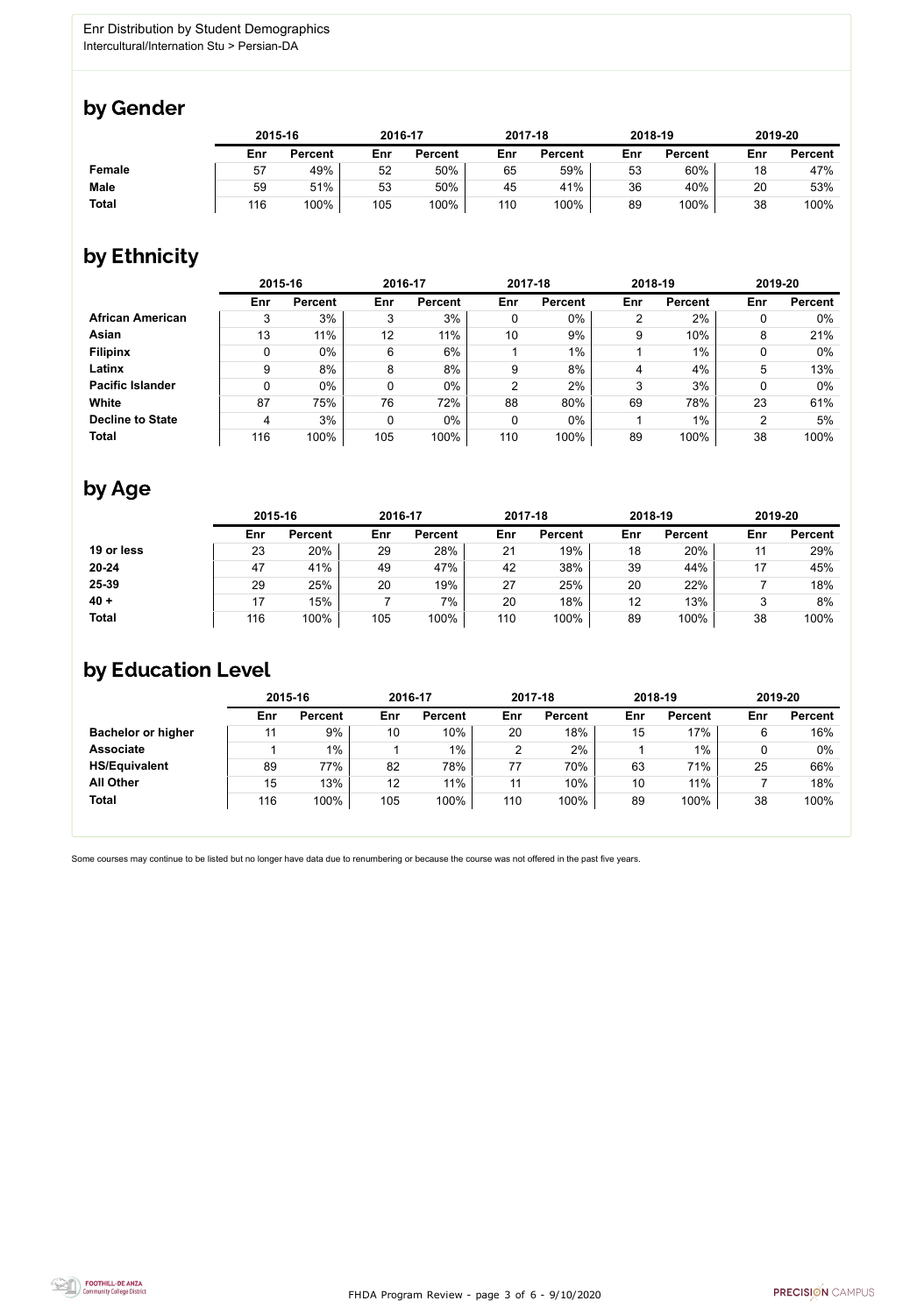FHDA Program Review - page 4 of 6 - 9/10/2020



### Success Rates by Gender Intercultural/Internation Stu > Persian-DA

|               |                |                |                    | 2019-20        |                 |                |               |                |
|---------------|----------------|----------------|--------------------|----------------|-----------------|----------------|---------------|----------------|
|               | <b>Success</b> |                | <b>Non Success</b> |                | <b>Withdrew</b> |                | <b>Total</b>  |                |
|               | <b>Grades</b>  | <b>Percent</b> | <b>Grades</b>      | <b>Percent</b> | <b>Grades</b>   | <b>Percent</b> | <b>Grades</b> | <b>Percent</b> |
| <b>Female</b> | 16             | 89%            | $\mathbf 0$        | 0%             | $\overline{2}$  | 11%            | 18            | 100%           |
| <b>Male</b>   | 19             | 100%           | $\mathbf 0$        | 0%             | $\mathbf 0$     | 0%             | 19            | 100%           |
| All           | 35             | 95%            | $\mathbf 0$        | $0\%$          | $\overline{2}$  | 5%             | 37            | 100%           |
|               |                |                |                    | 2018-19        |                 |                |               |                |
|               | <b>Success</b> |                | <b>Non Success</b> |                | <b>Withdrew</b> |                | <b>Total</b>  |                |
|               | <b>Grades</b>  | <b>Percent</b> | <b>Grades</b>      | <b>Percent</b> | <b>Grades</b>   | <b>Percent</b> | <b>Grades</b> | <b>Percent</b> |
| <b>Female</b> | 52             | 98%            | $\mathbf 0$        | 0%             | 1               | 2%             | 53            | 100%           |
| <b>Male</b>   | 36             | 100%           | $\mathbf 0$        | 0%             | $\mathbf 0$     | $0\%$          | 36            | 100%           |
| All           | 88             | 99%            | $\mathbf 0$        | 0%             | $\mathbf{1}$    | $1\%$          | 89            | 100%           |
|               |                |                |                    | 2017-18        |                 |                |               |                |
|               | <b>Success</b> |                | <b>Non Success</b> |                | <b>Withdrew</b> |                | <b>Total</b>  |                |
|               | <b>Grades</b>  | <b>Percent</b> | <b>Grades</b>      | <b>Percent</b> | <b>Grades</b>   | <b>Percent</b> | <b>Grades</b> | <b>Percent</b> |
| <b>Female</b> | 63             | 97%            | $\mathbf 0$        | 0%             | $\overline{2}$  | 3%             | 65            | 100%           |
| <b>Male</b>   | 43             | 96%            | $\mathbf 0$        | 0%             | $\overline{2}$  | 4%             | 45            | 100%           |
| All           | 106            | 96%            | $\mathbf 0$        | 0%             | 4               | 4%             | 110           | 100%           |
|               |                |                |                    | 2016-17        |                 |                |               |                |
|               | <b>Success</b> |                | <b>Non Success</b> |                | <b>Withdrew</b> |                | <b>Total</b>  |                |
|               | <b>Grades</b>  | <b>Percent</b> | <b>Grades</b>      | <b>Percent</b> | <b>Grades</b>   | <b>Percent</b> | <b>Grades</b> | <b>Percent</b> |
| <b>Female</b> | 46             | 88%            | $\overline{2}$     | 4%             | 4               | 8%             | 52            | 100%           |
| <b>Male</b>   | 52             | 98%            | $\mathbf 0$        | 0%             | 1               | 2%             | 53            | 100%           |
| All           | 98             | 93%            | $\overline{2}$     | 2%             | 5               | 5%             | 105           | 100%           |
|               |                |                |                    | 2015-16        |                 |                |               |                |
|               | <b>Success</b> |                | <b>Non Success</b> |                | <b>Withdrew</b> |                | <b>Total</b>  |                |
|               | <b>Grades</b>  | <b>Percent</b> | <b>Grades</b>      | <b>Percent</b> | <b>Grades</b>   | <b>Percent</b> | <b>Grades</b> | <b>Percent</b> |
| <b>Female</b> | 54             | 95%            | $\overline{2}$     | 4%             | $\mathbf{1}$    | 2%             | 57            | 100%           |
| <b>Male</b>   | 58             | 98%            |                    | 2%             | $\pmb{0}$       | 0%             | 59            | 100%           |
| All           | 112            | 97%            | 3                  | 3%             | 1               | $1\%$          | 116           | 100%           |

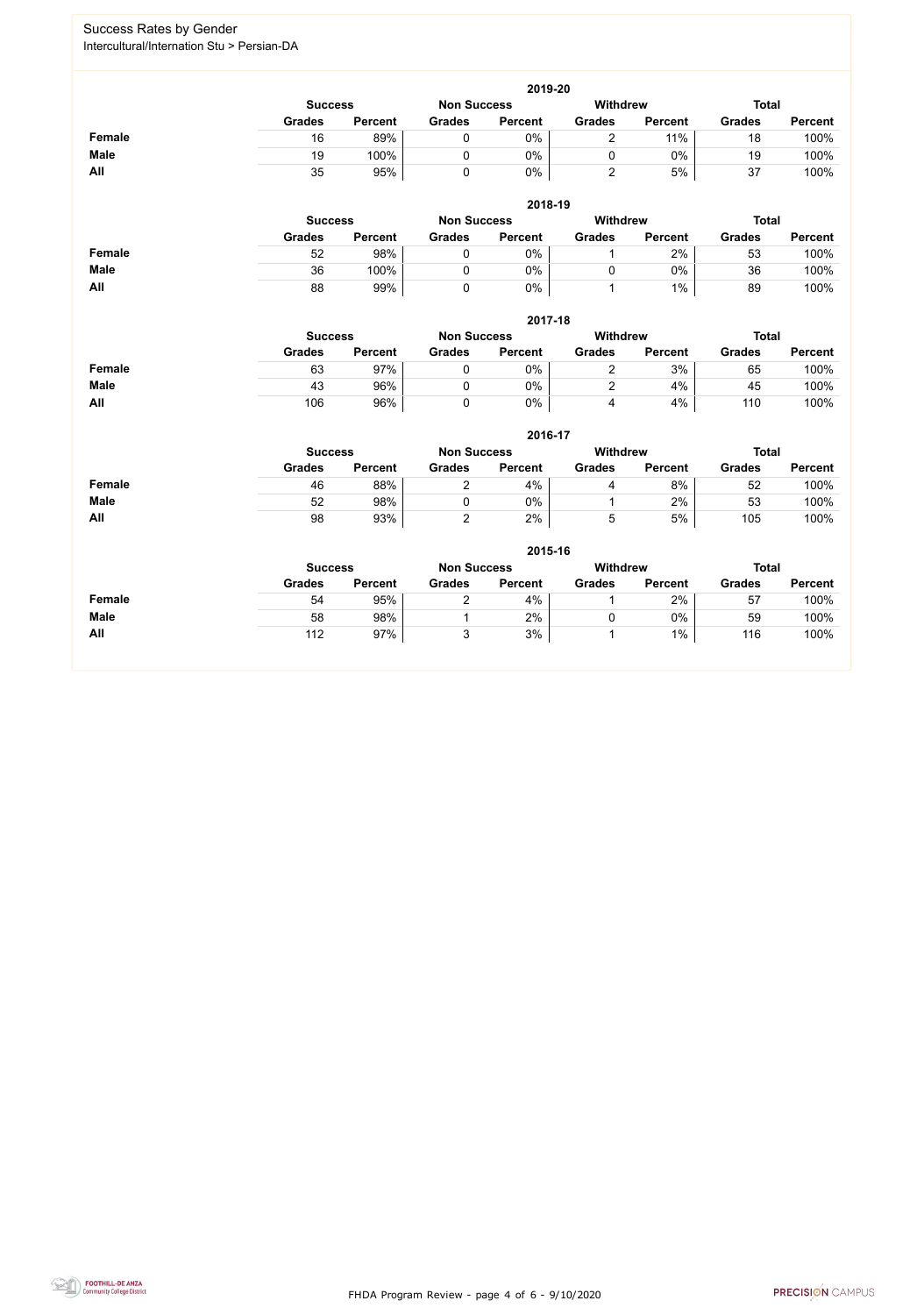FHDA Program Review - page 5 of 6 - 9/10/2020



### Success Rates by Age Intercultural/Internation Stu > Persian-DA

|            |                |                |                    | 2019-20        |                 |                |               |                |
|------------|----------------|----------------|--------------------|----------------|-----------------|----------------|---------------|----------------|
|            | <b>Success</b> |                | <b>Non Success</b> |                | <b>Withdrew</b> |                | <b>Total</b>  |                |
|            | <b>Grades</b>  | <b>Percent</b> | <b>Grades</b>      | <b>Percent</b> | <b>Grades</b>   | <b>Percent</b> | <b>Grades</b> | <b>Percent</b> |
| 19 or less | 10             | 91%            |                    | 0%             |                 | 9%             | 11            | 100%           |
| $20 - 24$  | 16             | 100%           |                    | 0%             | 0               | 0%             | 16            | 100%           |
| 25-39      |                | 100%           |                    | $0\%$          | 0               | $0\%$          |               | 100%           |
| $40 +$     |                | 67%            |                    | 0%             |                 | 33%            |               | 100%           |
| <b>All</b> | 35             | 95%            | 0                  | 0%             | っ               | 5%             | 37            | 100%           |

|            |                |                |                    | 2018-19        |                 |                |               |                |
|------------|----------------|----------------|--------------------|----------------|-----------------|----------------|---------------|----------------|
|            | <b>Success</b> |                | <b>Non Success</b> |                | <b>Withdrew</b> |                | <b>Total</b>  |                |
|            | <b>Grades</b>  | <b>Percent</b> | <b>Grades</b>      | <b>Percent</b> | <b>Grades</b>   | <b>Percent</b> | <b>Grades</b> | <b>Percent</b> |
| 19 or less | 18             | 100%           |                    | 0%             |                 | $0\%$          | 18            | 100%           |
| $20 - 24$  | 39             | 100%           |                    | 0%             |                 | $0\%$          | 39            | 100%           |
| 25-39      | 19             | 95%            |                    | 0%             |                 | 5%             | 20            | 100%           |
| $40 +$     | 12             | 100%           |                    | 0%             |                 | 0%             | 12            | 100%           |
| All        | 88             | 99%            |                    | 0%             |                 | 1%             | 89            | 100%           |

#### **2017-18**

|            | 2017-18        |                |                    |                |                 |                |               |                |  |
|------------|----------------|----------------|--------------------|----------------|-----------------|----------------|---------------|----------------|--|
|            | <b>Success</b> |                | <b>Non Success</b> |                | <b>Withdrew</b> |                | <b>Total</b>  |                |  |
|            | <b>Grades</b>  | <b>Percent</b> | <b>Grades</b>      | <b>Percent</b> | <b>Grades</b>   | <b>Percent</b> | <b>Grades</b> | <b>Percent</b> |  |
| 19 or less | 21             | 100%           |                    | 0%             |                 | 0%             | 21            | 100%           |  |
| $20 - 24$  | 40             | 95%            |                    | 0%             | າ               | 5%             | 42            | 100%           |  |
| 25-39      | 26             | 96%            |                    | 0%             |                 | 4%             | 27            | 100%           |  |
| $40 +$     | 19             | 95%            |                    | 0%             |                 | 5%             | 20            | 100%           |  |
| All        | 106            | 96%            |                    | $0\%$          | 4               | 4%             | 110           | 100%           |  |

## **2016-17**



|            | ZU 10-17       |                |                    |                |                 |                |               |                |  |
|------------|----------------|----------------|--------------------|----------------|-----------------|----------------|---------------|----------------|--|
|            | <b>Success</b> |                | <b>Non Success</b> |                | <b>Withdrew</b> |                | <b>Total</b>  |                |  |
|            | <b>Grades</b>  | <b>Percent</b> | <b>Grades</b>      | <b>Percent</b> | <b>Grades</b>   | <b>Percent</b> | <b>Grades</b> | <b>Percent</b> |  |
| 19 or less | 26             | 90%            |                    | 3%             |                 | $7\%$          | 29            | 100%           |  |
| $20 - 24$  | 48             | 98%            |                    | $0\%$          |                 | 2%             | 49            | 100%           |  |
| 25-39      | 19             | 95%            |                    | $0\%$          |                 | 5%             | 20            | 100%           |  |
| $40 +$     | $\mathbf b$    | 71%            |                    | 14%            |                 | 14%            |               | 100%           |  |
| All        | 98             | 93%            |                    | 2%             | $\mathbf b$     | 5%             | 105           | 100%           |  |

|            | 2015-16        |                |                    |                |                 |                |               |                |  |
|------------|----------------|----------------|--------------------|----------------|-----------------|----------------|---------------|----------------|--|
|            | <b>Success</b> |                | <b>Non Success</b> |                | <b>Withdrew</b> | <b>Total</b>   |               |                |  |
|            | <b>Grades</b>  | <b>Percent</b> | <b>Grades</b>      | <b>Percent</b> | <b>Grades</b>   | <b>Percent</b> | <b>Grades</b> | <b>Percent</b> |  |
| 19 or less | 23             | 100%           |                    | $0\%$          | 0               | 0%             | 23            | 100%           |  |
| $20 - 24$  | 45             | 96%            | ⌒                  | 4%             |                 | 0%             | 47            | 100%           |  |
| 25-39      | 27             | 93%            |                    | 3%             |                 | 3%             | 29            | 100%           |  |
| $40 +$     | 17             | 100%           |                    | $0\%$          |                 | 0%             | 17            | 100%           |  |
| All        | 112            | 97%            | 3                  | 3%             |                 | $1\%$          | 116           | 100%           |  |